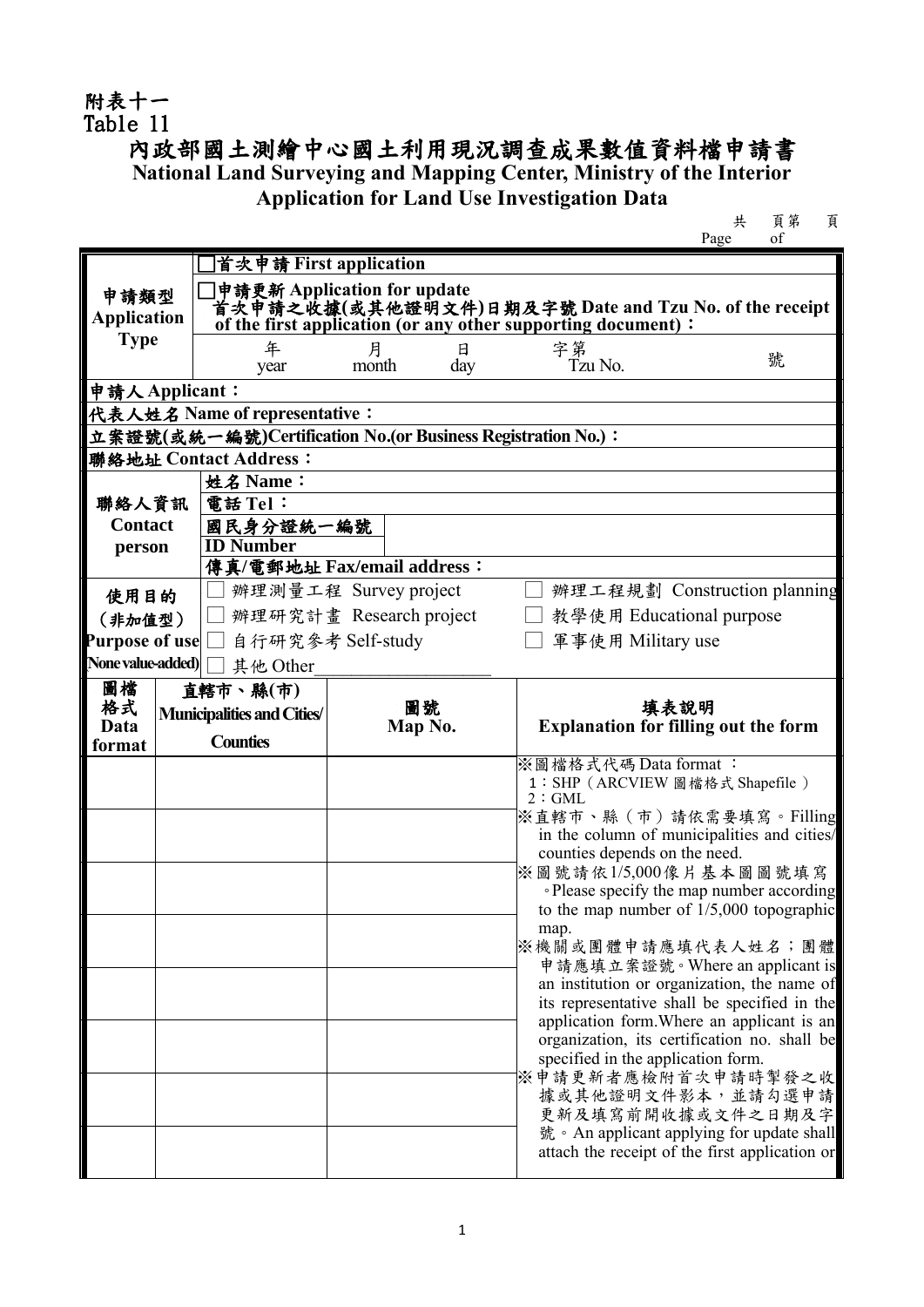|  | copy of any other supporting document,<br>tick the box of application for update and<br>fill out the date and Tzu No. of the above<br>receipt or document. |
|--|------------------------------------------------------------------------------------------------------------------------------------------------------------|
|  |                                                                                                                                                            |

資料使用注意事項 Important notes for use of data :

- 1.申請人應依申請目的使用資料,不得移作申請目的外之使用。An applicant shall use the data pursuant to the purpose of the application and may not use the data outside the scope of the purpose specified in the
- application.<br>2.非經本中心書面許可,申請人不得自行重製或交付他人使用,亦不得以附加或改良資料為由,自行 重製或交付他人使用。Without the NLSC's written consent, an applicant may not duplicate the data or deliver the data to a third party for use, or duplicate the data or deliver the data to a third party for use for the purpose of adding or modifying the data.
- 3. 申請人將資料委託處理時,應於申請書備註欄載明,委託事務完畢後,應將資料收回,受託人不 得留存。Where an applicant entrusts the data to a mandatory, the applicant shall specify such mandate in the remarks column of the application form and collect the data from the mandatory, who is not allowed to keep a copy of such data in any form, after the mandate completes.
- 4. 申請使用限制公開測繪成果者應指定專人保管,列入移交,不得自行複製或交付他人使用,非經<br>- 原機密等級核定機關同意不得攜出或傳遞至國外。The applicant must designate a person to take care of the availability restricted surveying and mapping data. All custodians shall be included in the handover record. The data should be devolved and should not be duplicated or transferred. Without obtaining the approval from the original approved unit of the confidential level, the data can't be carried or delivered overseas.
- 5.資料使用若涉及著作權、國家安全等相關觸法情事,概由申請人自負所有民事及刑事責任。An applicant shall be fully and solely responsible for all civil and criminal liabilities if the applicant's use of the data infringes upon copyright or national security.
- 6.申請人如對交付之資料有疑義,應於資料交付起七日內檢附收據提出疑義,由本中心查明處理,逾<br>期不予受理。 Where an applicant has any doubt regarding the delivered data, the applicant shall raise the doubt to the NLSC for examination by submitting the receipt within seven days after the delivery of such data, or otherwise the NLSC will not answer the case if the applicant fails to do so within the stipulated time limit.
- 7.本申請書依測繪成果申請使用辦法蒐集個人資料,僅供本申請使用,不作為其他用途。 Personal information gathered in accordance with "Regulations of surveying and mapping data application", is just for the use of this application only, not for other purposes.  $8.$  備註 Remark :

## 申請人簽名 Applicant's signature:

以上申請欄位不足時,請填寫續頁表格 If there is not sufficient space in the above application columns, please fill the continuation sheet. 以下由本中心填寫 **Below shall be filled out by the review staff of the NLSC**

| 收件日期<br>Application<br>acceptance date | 年<br>year        |  | 月<br>month         |  | 日<br>day                | 收件號碼<br>Case No.                            |  | 收據號碼<br>Receipt No.    |                                |
|----------------------------------------|------------------|--|--------------------|--|-------------------------|---------------------------------------------|--|------------------------|--------------------------------|
| 預收日期<br>Date of pre-<br>payment        | 年<br>year        |  | 月<br>month         |  | 日                       | 預收金額<br>day Pre-paid amount                 |  | 應收金額<br>Amount payable |                                |
| 辦理經過<br>Stages of<br>processing        | 收件<br>Acceptance |  | 資料處理<br>Processing |  | 收費<br>Payment of<br>fee | 領件簽收<br>Issuing and signing<br>by applicant |  |                        |                                |
| 經辦日期<br>Date of processing             |                  |  |                    |  |                         |                                             |  |                        |                                |
|                                        |                  |  |                    |  |                         |                                             |  |                        | 簽收 Signing for the<br>receipt: |
|                                        |                  |  |                    |  |                         |                                             |  |                        | 函送 by letter                   |
| 辦理人員<br>Staff in charge                |                  |  |                    |  |                         |                                             |  |                        | 郵貨運<br>by post or freight      |
|                                        |                  |  |                    |  |                         |                                             |  |                        | 線上下載<br>download               |
|                                        |                  |  |                    |  |                         |                                             |  |                        | 電郵傳送<br>by email               |